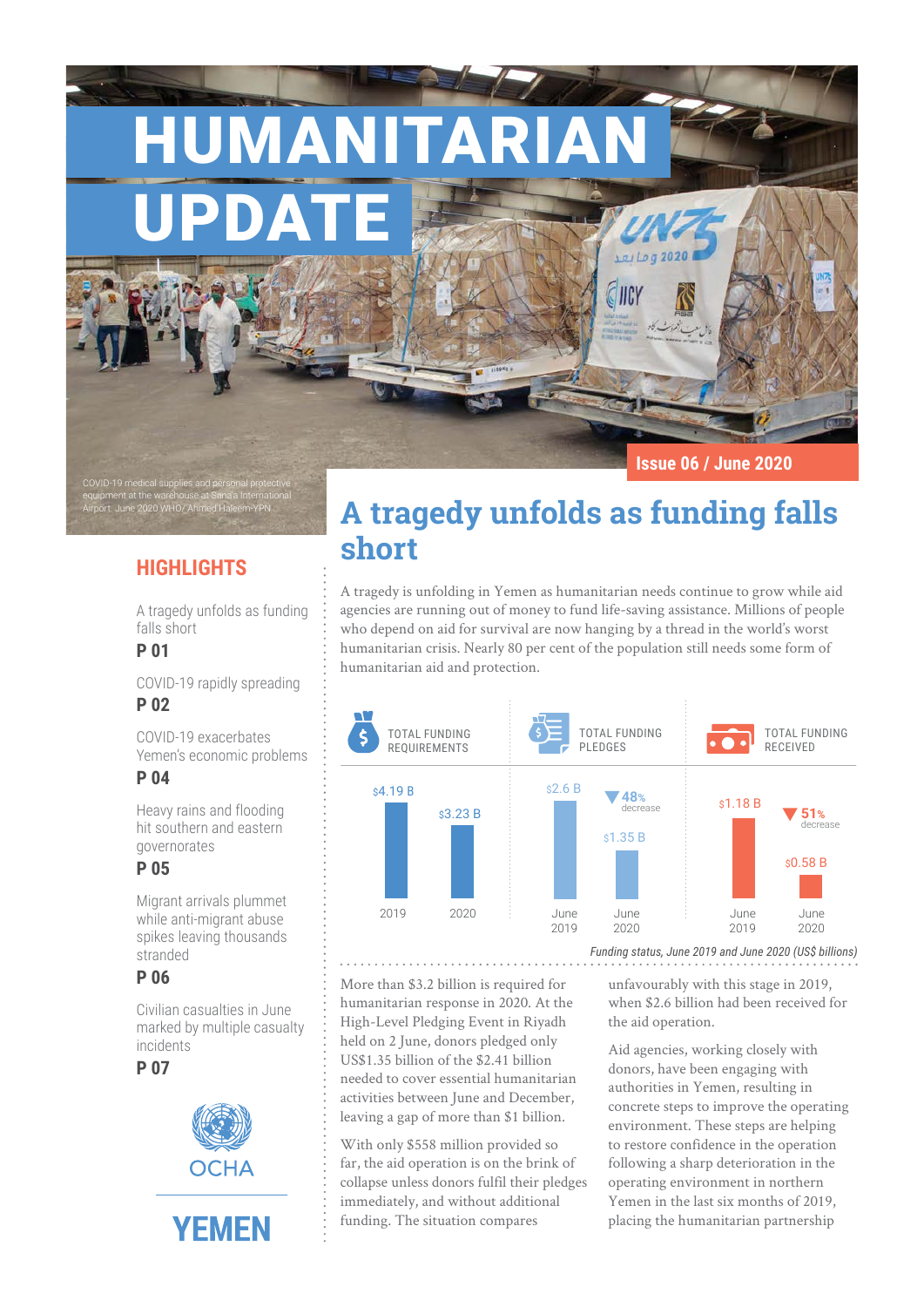

back on firm ground. The increasingly restrictive operating environment in the second half of 2019 made it difficult to assure donors that aid was being delivered in accordance with humanitarian principles leading some donors to withhold funding.

Since mid-April, 31 of 41 of critical UN programmes have reduced or closed for lack of funding, most of them critical in the fight against COVID-19. On average, aid agencies reached only 9.5 million people with life-saving aid in April, down from 13.7 million in March and 15.6 million in December 2019. Critical water and sanitation services needed to suppress the spread of the virus and other deadly diseases will come to a halt for 8.4 million people, including 3 million children, by the end of June.

Without funding, the aid operation is expected to shrink further in August when 19 million people will lose access to healthcare, including pregnant and nursing women, and children. Five million children will miss out on vaccinations against killer diseases and public

health services will collapse further. Already, at this critical time, financial incentives for 10,000 health care workers who run Yemen's health facilities have stopped and more than 2.2 million people stand to lose access to urgent surgical assistance. Life-saving nutrition services for 2.5 million malnourished children will cease by the end of August, leaving beneficiaries acutely malnourished and 23,500 children with severe acute malnutrition at immediate risk of death.

Despite limited funding, partners continue to deliver assistance to people in need while adequate funding is sought to prevent a humanitarian catastrophe. Systems and structures for a massive scale up of the response are already in place. Aid agencies in Yemen have experience of ramping up operations – in 2018, they managed one of the largest scale-ups in history reaching an unprecedented 14 million people every month, preventing large-scale famine, rolling back the worst cholera epidemic in a generation, and supporting millions of displaced people. They are ready to do this again.

# **COVID-19 rapidly spreading**

COVID-19 continued to spread rapidly and with deadlier consequences in Yemen. Between 10 April, when the first COVID-19 case was reported, and 28 June, the authorities announced 1,122 cases, 303 deaths, and 432 recoveries.

About 25 per cent of Yemenis confirmed to have the disease have died, 5 times the global average. More than 75 per cent of confirmed cases are men and people aged between 45 and 59 have the highest case fatality rate. The highest number of confirmed cases are in Hadramaut, where 317 cases have been reported, including 126 deaths and 62 recoveries were reported, followed by Aden, where 264 cases, including 32

deaths and 185 recoveries, were reported. There is evidence of COVID-related displaced in some areas. According to the IOM's Displacement Tracking Matrix, close to 1,000 families have moved out of fear of COVID-19 in southern governorates since mid-May, mainly from Aden. Most families have moved to rural areas including in Lahj and Abyan and are staying in second homes or with host families. Marginalized and migrant groups are particularly vulnerable. There are reports of migrants being blamed for spreading COVID-19, with some pushed out of certain areas. These anti-migrant sentiments are also contributing to people not seeking medical care.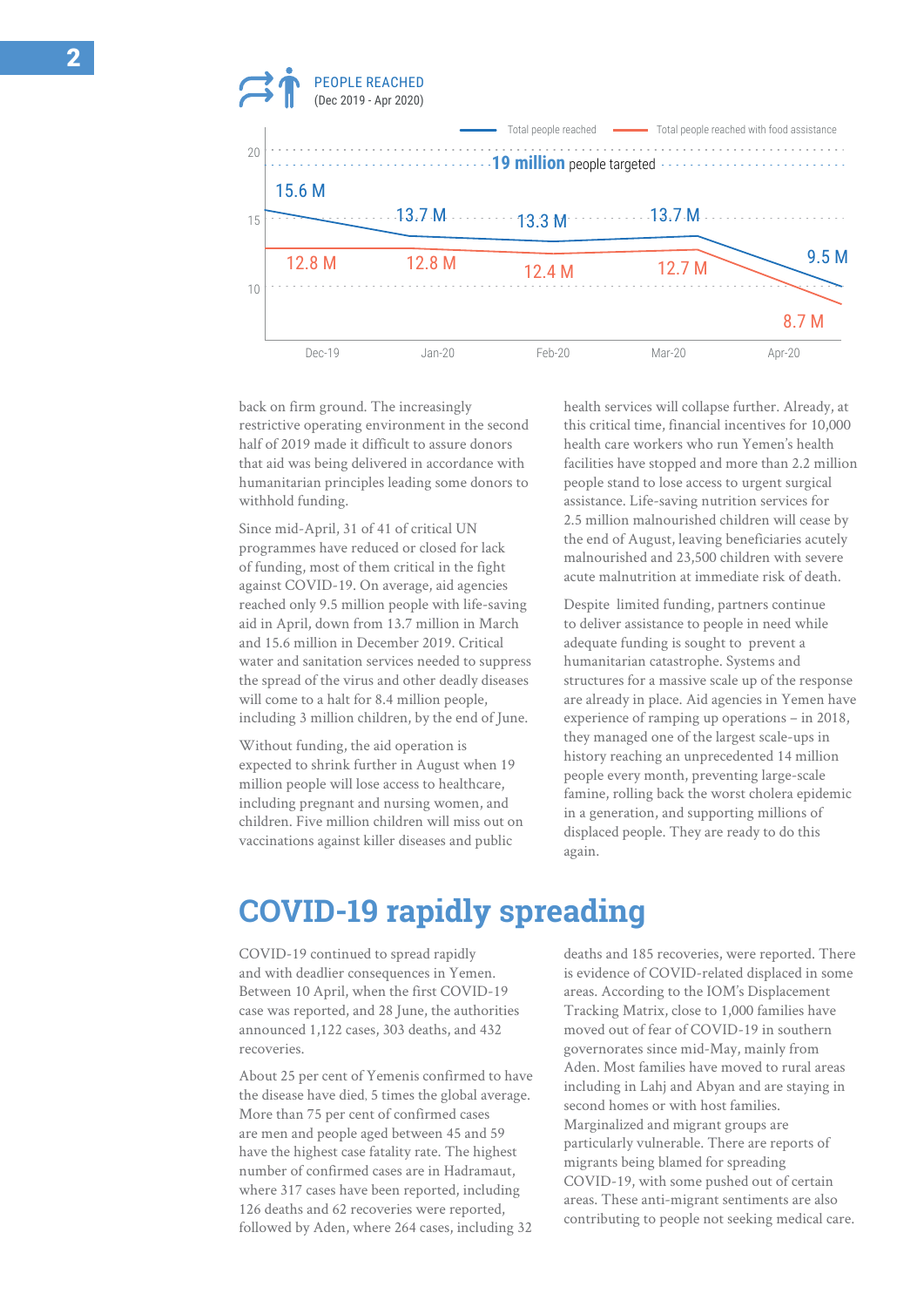

*Source: Humanitarian Country Team*

Reports continue to indicate that individuals with mild and moderate symptoms are often not seeking treatment until they are critically ill. Fear of stigma, concerns about safety, inability to access testing, and the perceived risks of seeking care may explain why people are not seeking treatment earlier. Those with severe symptoms are being turned away from health facilities that are full or unable to provide safe treatment.

Although resources are limited, aid agencies have scaled up the COVID-19 response through the 4S Response Strategy, which prioritizes suppression of virus transmission; procuring and distributing medical supplies; saving lives by supporting clinical readiness; and safeguarding the public health care system. Aid agencies require \$180 million (with US\$49.1 already

received) for the COVID-19 response.

To scale up suppression of the transmission of the virus, the number of community volunteers increased from 14,000 in May to more than 19,000 in June. Volunteers continue to raise awareness about COVID-19 across the country. An additional 6,000 mother-to-mother community volunteers were also activated. Under the supplies line of effort, more than 12,000 metric tons (MT) of medical equipment, testing kits and medicine were procured with 8,616 metric tons of these already arrived in the country. An additional, 43 MTs of medical supplies arrived in Yemen in June facilitated by Hayel Saeed Anam Foundation on behalf of the International Initiative on COVID-19 in Yemen (IICY), a collaborative private-public sector partnership of multinational companies and the

### **Number of COVID-19 cases, laboratories and isolation units per governorate at 28 June**



*Data Source: Humanitarian Country Team. Source: Humanitarian Country Team*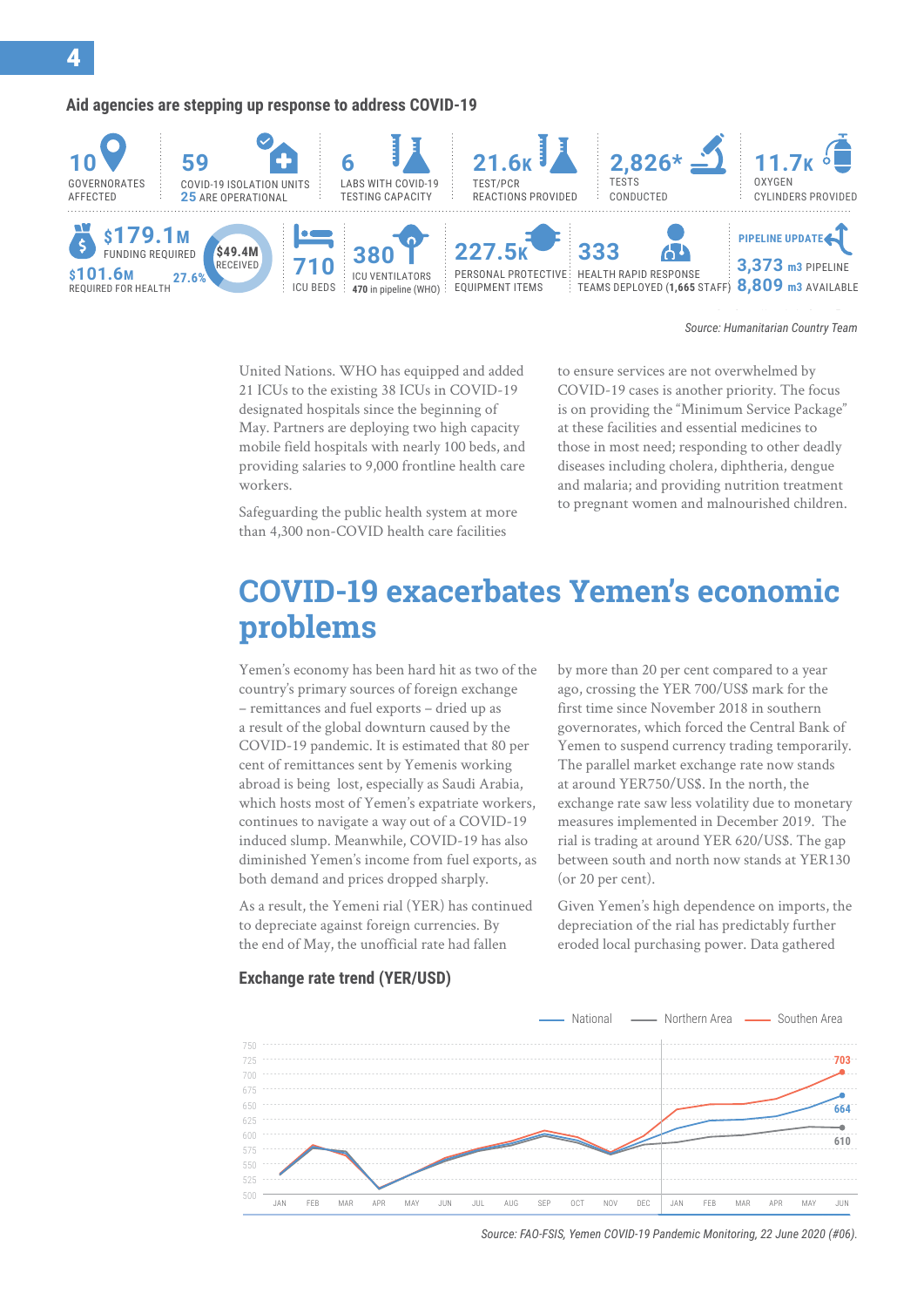#### **Cost of Minimum/Survival Food Basket**



*Source: FAO-FSIS, Yemen COVID-19 Pandemic Monitoring, 22 June 2020 (#06).* 

by FAO shows that in early June the cost of the minimum food basket (MFB) has increased by 8 per cent compared to the pre-COVID-19 period (February 2020). Aden and Lahj governorates saw the highest MFB price increases, 35 and 27 per cent respectively. As the UN Emergency Relief Coordinator, Mr. Mark Lowcock, noted in his briefing to the UN Security Council on 24 June, this has meant that "more Yemenis are being squeezed out of markets, unable to buy food or other life-saving requirements."

These problems are further exacerbated by intermittent salary payments to public civil servants. In April and May, half of January 2018 salaries were disbursed to civil servants in the north, while salary payments remained irregular in southern governorates. Meanwhile, a severe fuel shortage in northern governorates is adding to economic woes and affecting humanitarian operations.

Experts caution that the Yemeni rial could continue to depreciate as a US\$2 billion deposit from Saudi Arabia in the Central Bank of Yemen in 2018 is nearing exhaustion. They warn that the exchange rate could reach YER1,000 /US\$ by the end of the year, again pushing Yemen to the edge of large-scale famine.

In his briefing to the UN Security Council, Mr. Lowcock urged donors to provide Yemen with predictable foreign exchange injections and to increase their contributions and urgently disburse funding to the humanitarian operation to prevent a dramatic deterioration in humanitarian conditions. The alternative, he said, is to "watch Yemen fall off the cliff."

# **Heavy rains and flooding hit southern and eastern governorates**

Following the devastating rains that hit Yemen in April that affected the lives of tens of thousands of people, destroying shelters, damaging infrastructure and disrupting services, heavy rains again struck southern and eastern governorates in early June. In the Aden hub area, torrential rains were preceded by a sandstorm in coastal areas of Hadramaut, that damaged sites for internally displaced persons (IDPs) in Al Raida (Korsham IDP site) and Qusayar districts (Muhenim IDP site) and the Buaish IDP site in Al Mukalla City. Areas of the Ibb and Al Hudaydah hubs were also affected. Heavy rain was recorded in Al Maharah Governorate on 2 June and in Marib, flooding cut off the main road linking Al Bayda and Marib governorates for several hours on 4 June, and again on 5 June. In the Aden hub area, 1,076 families were affected by the rains (376 families in Aden, 103 in Hadramaut, 63 in Al Maharah, 222 in Al Dhale'e, 208 in Southern Taizz 25 in Shabwah, and 79 in Abyan). In the Ibb hub areas



*Shabam, Hadramaut ©Executive Office for IDPs /June 2020*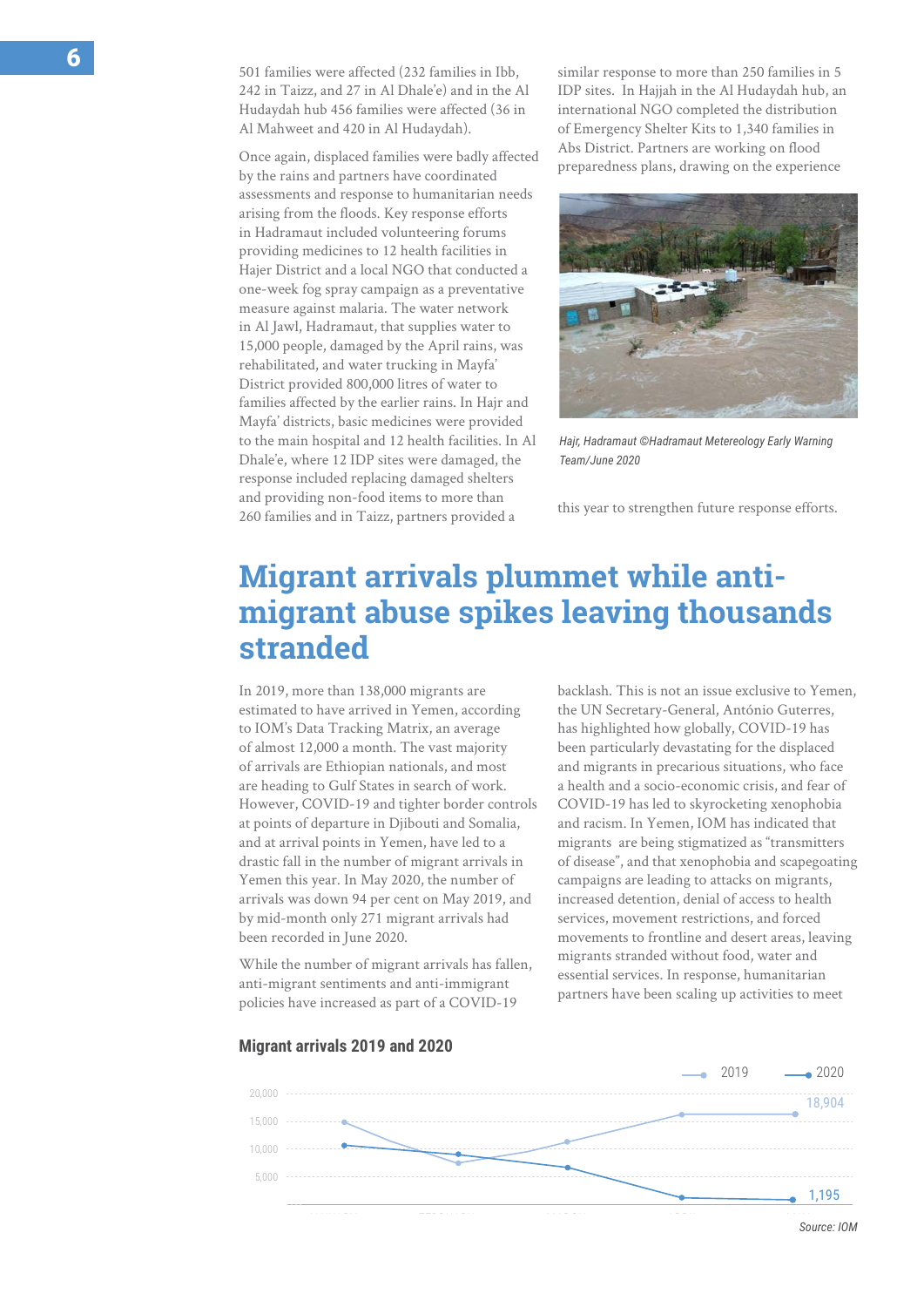### **Migrants in YEMEN**



the needs of mobile populations – displaced persons, migrants and refugees – since March.

The forced movement of migrants has resulted in challenging humanitarian needs. In the two months to 13 June, the authorities are reported to have forcibly transferred around 1,500 migrants to southern governorates. Those forced to move included women, boys and girls, some of them in need of medical care from illnesses contracted in detention or from gunshot wounds. In Aden City, there has been an increase in the number of migrants stranded as a result of movement

restrictions and forced relocations. Over 4,000 migrants have been living in extremely difficult conditions, most of them on the street, struggling to access minimum food, water and basic services. IOM is working with local authorities and partners to support access to basic services like health care. In Sa'ada governorate, there are also reports of 7,000 migrants stuck near the border, while there are reports of thousands of migrants stranded in other governorates across Yemen like Marib and Lahj.

# **Civilian casualties in June marked by multiple casualty incidents**

In the first three weeks of June, civilian casualties continued at a similar rate to May. The Protection Cluster's Civilian Impact Monitoring Project (CIMP) reported a total of 155 civilian casualties in May, including 46 fatalities (10 children and 7 women) and 109 injured (40 children and 8 women). In the three weeks to 21 June, CIMP reported 108 civilian casualties, including 38 fatalities (9 children and 5 women) and 70 injured (21 children and 10 women). The highest number of civilian casualties reported

were in Taizz (28), Sa'ada (21), Al Hudaydah (15), and Shabwah (12).

As many as 65 civilian casualties were reported in 7 multiple casualty incidents between 31 May and 20 June in which 5 or more civilians were killed or injured; 2 of the incidents resulted in more than 10 civilian casualties. The Emergency Relief Coordinator, Mr. Mark Lowcock, highlighted this in his briefing to the UN Security Council on 24 June, "We also continue to see